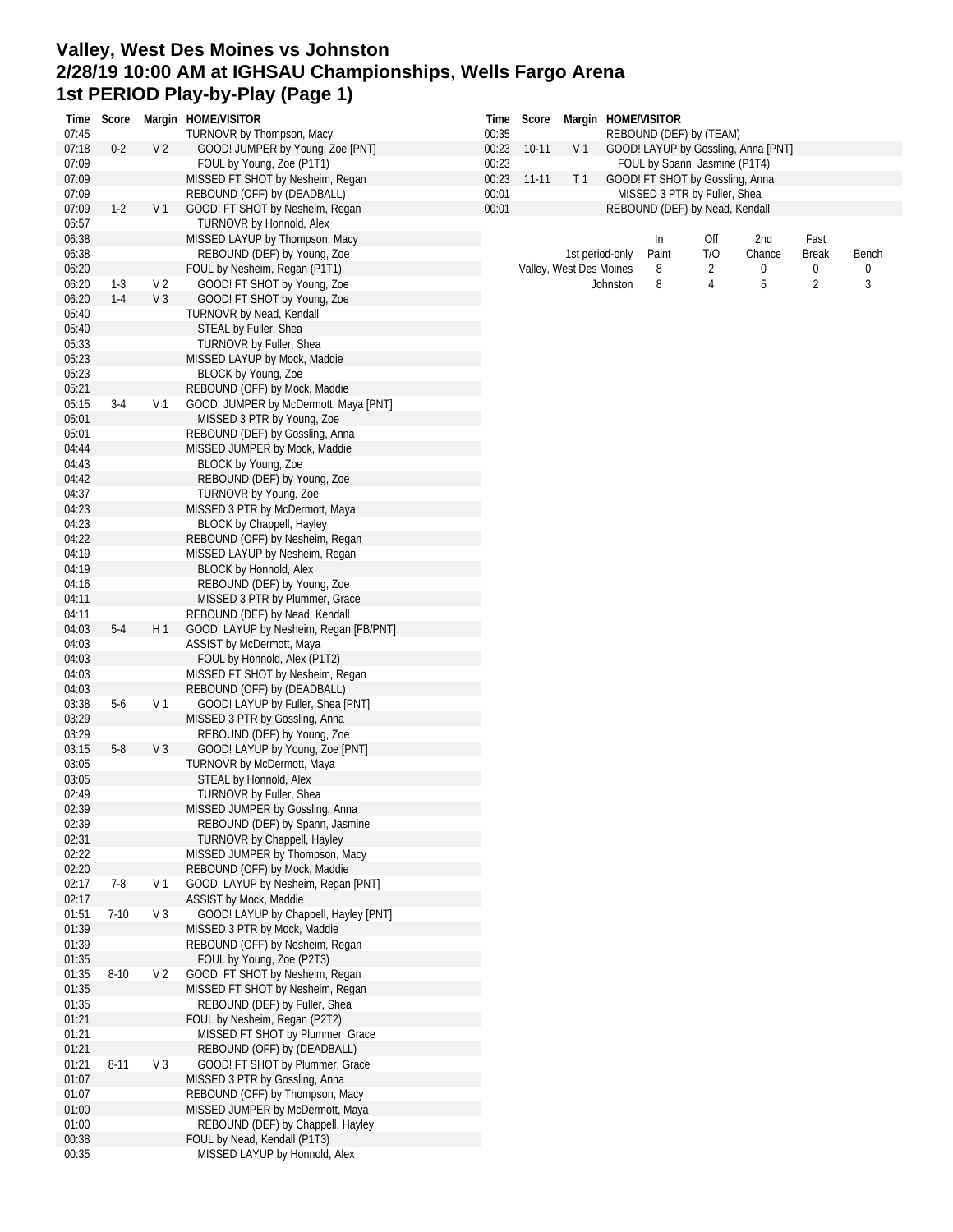# **Valley, West Des Moines vs Johnston 2/28/19 10:00 AM at IGHSAU Championships, Wells Fargo Arena 2nd PERIOD Play-by-Play (Page 1)**

| Time  | Score       |                | Margin HOME/VISITOR                  | Time  | Score     |                         |          | Margin HOME/VISITOR             |                |                |              |       |
|-------|-------------|----------------|--------------------------------------|-------|-----------|-------------------------|----------|---------------------------------|----------------|----------------|--------------|-------|
| 07:51 | $11 - 13$   | V <sub>2</sub> | GOOD! LAYUP by Young, Zoe [PNT]      | 00:11 |           |                         |          | REBOUND (DEF) by Young, Zoe     |                |                |              |       |
| 07:33 |             |                | MISSED LAYUP by Mock, Maddie         | 00:05 |           |                         |          | FOUL by McDermott, Maya (P1T6)  |                |                |              |       |
| 07:33 |             |                | REBOUND (OFF) by Mock, Maddie        | 00:05 | 27-30     | V3                      |          | GOOD! FT SHOT by Young, Zoe     |                |                |              |       |
| 07:31 |             |                | MISSED LAYUP by Mock, Maddie         | 00:05 | $27 - 31$ | V <sub>4</sub>          |          | GOOD! FT SHOT by Young, Zoe     |                |                |              |       |
| 07:31 |             |                | BLOCK by Young, Zoe                  | 00:01 |           |                         |          | MISSED 3 PTR by McDermott, Maya |                |                |              |       |
| 07:30 |             |                | REBOUND (DEF) by Chappell, Hayley    | 00:00 |           |                         |          | REBOUND (DEF) by (DEADBALL)     |                |                |              |       |
| 07:12 | 11-15       | V 4            | GOOD! LAYUP by Young, Zoe [PNT]      |       |           |                         |          |                                 |                |                |              |       |
| 06:51 | 14-15       | V <sub>1</sub> | GOOD! 3 PTR by Thompson, Macy        |       |           |                         |          | In                              | Off            | 2nd            | Fast         |       |
| 06:26 |             |                | TURNOVR by Fuller, Shea              |       |           | 2nd period-only         |          | Paint                           | T/O            | Chance         | <b>Break</b> | Bench |
| 06:14 |             |                | MISSED 3 PTR by Gossling, Anna       |       |           | Valley, West Des Moines |          | 8                               | $\overline{7}$ | 2              | 3            | 0     |
| 06:14 |             |                | REBOUND (OFF) by Mock, Maddie        |       |           |                         | Johnston | 4                               | $\overline{2}$ | $\overline{2}$ | 0            | 5     |
| 05:44 |             |                | MISSED 3 PTR by McDermott, Maya      |       |           |                         |          |                                 |                |                |              |       |
| 05:44 |             |                | REBOUND (OFF) by Mock, Maddie        |       |           |                         |          |                                 |                |                |              |       |
| 05:40 |             |                | MISSED LAYUP by McDermott, Maya      |       |           |                         |          |                                 |                |                |              |       |
| 05:40 |             |                | REBOUND (OFF) by Mock, Maddie        |       |           |                         |          |                                 |                |                |              |       |
| 05:37 | $16 - 15$   | H 1            | GOOD! LAYUP by McDermott, Maya [PNT] |       |           |                         |          |                                 |                |                |              |       |
| 05:37 |             |                | ASSIST by Mock, Maddie               |       |           |                         |          |                                 |                |                |              |       |
| 05:22 |             |                | MISSED JUMPER by Young, Zoe          |       |           |                         |          |                                 |                |                |              |       |
| 05:22 |             |                | REBOUND (DEF) by Nesheim, Regan      |       |           |                         |          |                                 |                |                |              |       |
| 05:20 |             |                | TURNOVR by Nesheim, Regan            |       |           |                         |          |                                 |                |                |              |       |
| 05:11 |             |                | TURNOVR by Young, Zoe                |       |           |                         |          |                                 |                |                |              |       |
| 05:10 |             |                | STEAL by Mock, Maddie                |       |           |                         |          |                                 |                |                |              |       |
| 05:01 |             |                | MISSED JUMPER by Nead, Kendall       |       |           |                         |          |                                 |                |                |              |       |
| 05:01 |             |                | REBOUND (DEF) by Honnold, Alex       |       |           |                         |          |                                 |                |                |              |       |
| 04:53 |             |                | MISSED 3 PTR by Plummer, Grace       |       |           |                         |          |                                 |                |                |              |       |
| 04:53 |             |                | REBOUND (DEF) by Mock, Maddie        |       |           |                         |          |                                 |                |                |              |       |
| 04:44 |             |                | FOUL by Chappell, Hayley (P1T5)      |       |           |                         |          |                                 |                |                |              |       |
| 04:44 | 17-15       | H <sub>2</sub> | GOOD! FT SHOT by McDermott, Maya     |       |           |                         |          |                                 |                |                |              |       |
| 04:44 | 18-15       | $H_3$          | GOOD! FT SHOT by McDermott, Maya     |       |           |                         |          |                                 |                |                |              |       |
| 04:19 | 18-17       | H1             | GOOD! LAYUP by Honnold, Alex [PNT]   |       |           |                         |          |                                 |                |                |              |       |
| 04:19 |             |                | ASSIST by Fuller, Shea               |       |           |                         |          |                                 |                |                |              |       |
| 04:10 | $21-17$     | H 4            | GOOD! 3 PTR by Gossling, Anna        |       |           |                         |          |                                 |                |                |              |       |
| 04:10 |             |                | ASSIST by McDermott, Maya            |       |           |                         |          |                                 |                |                |              |       |
| 03:53 |             |                | MISSED LAYUP by Fuller, Shea         |       |           |                         |          |                                 |                |                |              |       |
| 03:53 |             |                | REBOUND (DEF) by Mock, Maddie        |       |           |                         |          |                                 |                |                |              |       |
| 03:47 |             |                | FOUL by Plummer, Grace (P1T6)        |       |           |                         |          |                                 |                |                |              |       |
| 03:47 | 22-17       | H <sub>5</sub> | GOOD! FT SHOT by Nesheim, Regan      |       |           |                         |          |                                 |                |                |              |       |
| 03:47 | 23-17       | H <sub>6</sub> | GOOD! FT SHOT by Nesheim, Regan      |       |           |                         |          |                                 |                |                |              |       |
| 03:47 |             |                | TIMEOUT 30sec                        |       |           |                         |          |                                 |                |                |              |       |
|       | 03:33 23-19 | H 4            | GOOD! JUMPER by Young, Zoe           |       |           |                         |          |                                 |                |                |              |       |
| 03:25 |             |                | FOUL by Fuller, Shea (P1T7)          |       |           |                         |          |                                 |                |                |              |       |
| 03:25 | 24-19       | H <sub>5</sub> | GOOD! FT SHOT by Gossling, Anna      |       |           |                         |          |                                 |                |                |              |       |
| 03:25 | 25-19       | H 6            | GOOD! FT SHOT by Gossling, Anna      |       |           |                         |          |                                 |                |                |              |       |
| 03:03 |             |                | MISSED 3 PTR by Young, Zoe           |       |           |                         |          |                                 |                |                |              |       |
| 03:03 |             |                | REBOUND (DEF) by Nesheim, Regan      |       |           |                         |          |                                 |                |                |              |       |
| 02:56 |             |                | TURNOVR by McDermott, Maya           |       |           |                         |          |                                 |                |                |              |       |
| 02:47 | $25 - 21$   | H 4            | GOOD! LAYUP by Young, Zoe [PNT]      |       |           |                         |          |                                 |                |                |              |       |
| 02:40 |             |                | TURNOVR by McDermott, Maya           |       |           |                         |          |                                 |                |                |              |       |
| 02:30 | 25-24       | H 1            | GOOD! 3 PTR by Fuller, Shea          |       |           |                         |          |                                 |                |                |              |       |
| 02:30 |             |                | ASSIST by Young, Zoe                 |       |           |                         |          |                                 |                |                |              |       |
| 02:18 |             |                | TURNOVR by Mock, Maddie              |       |           |                         |          |                                 |                |                |              |       |
| 02:16 |             |                | STEAL by Fuller, Shea                |       |           |                         |          |                                 |                |                |              |       |
| 02:16 |             |                | FOUL by Mock, Maddie (P1T4)          |       |           |                         |          |                                 |                |                |              |       |
| 02:00 |             |                | MISSED LAYUP by Fuller, Shea         |       |           |                         |          |                                 |                |                |              |       |
| 02:00 |             |                | REBOUND (OFF) by Honnold, Alex       |       |           |                         |          |                                 |                |                |              |       |
| 01:57 |             |                | FOUL by Gossling, Anna (P1T5)        |       |           |                         |          |                                 |                |                |              |       |
| 01:57 | 25-25       | T <sub>2</sub> | GOOD! FT SHOT by Fuller, Shea        |       |           |                         |          |                                 |                |                |              |       |
| 01:57 | $25 - 26$   | V <sub>1</sub> | GOOD! FT SHOT by Fuller, Shea        |       |           |                         |          |                                 |                |                |              |       |
| 01:47 |             |                | TURNOVR by Nesheim, Regan            |       |           |                         |          |                                 |                |                |              |       |
| 01:39 |             |                | TURNOVR by Young, Zoe                |       |           |                         |          |                                 |                |                |              |       |
| 01:27 |             |                | MISSED 3 PTR by McDermott, Maya      |       |           |                         |          |                                 |                |                |              |       |
| 01:27 |             |                | REBOUND (DEF) by Honnold, Alex       |       |           |                         |          |                                 |                |                |              |       |
| 01:19 | 25-29       | V 4            | GOOD! 3 PTR by Plummer, Grace [FB]   |       |           |                         |          |                                 |                |                |              |       |
| 01:19 |             |                | ASSIST by Honnold, Alex              |       |           |                         |          |                                 |                |                |              |       |
| 00:57 | 27-29       | V <sub>2</sub> | GOOD! LAYUP by Thompson, Macy [PNT]  |       |           |                         |          |                                 |                |                |              |       |
| 00:57 |             |                | ASSIST by McDermott, Maya            |       |           |                         |          |                                 |                |                |              |       |
| 00:27 |             |                | TURNOVR by Fuller, Shea              |       |           |                         |          |                                 |                |                |              |       |
| 00:11 |             |                | FOUL by Honnold, Alex (P2T8)         |       |           |                         |          |                                 |                |                |              |       |
| 00:11 |             |                | MISSED FT SHOT by Nesheim, Regan     |       |           |                         |          |                                 |                |                |              |       |
|       |             |                |                                      |       |           |                         |          |                                 |                |                |              |       |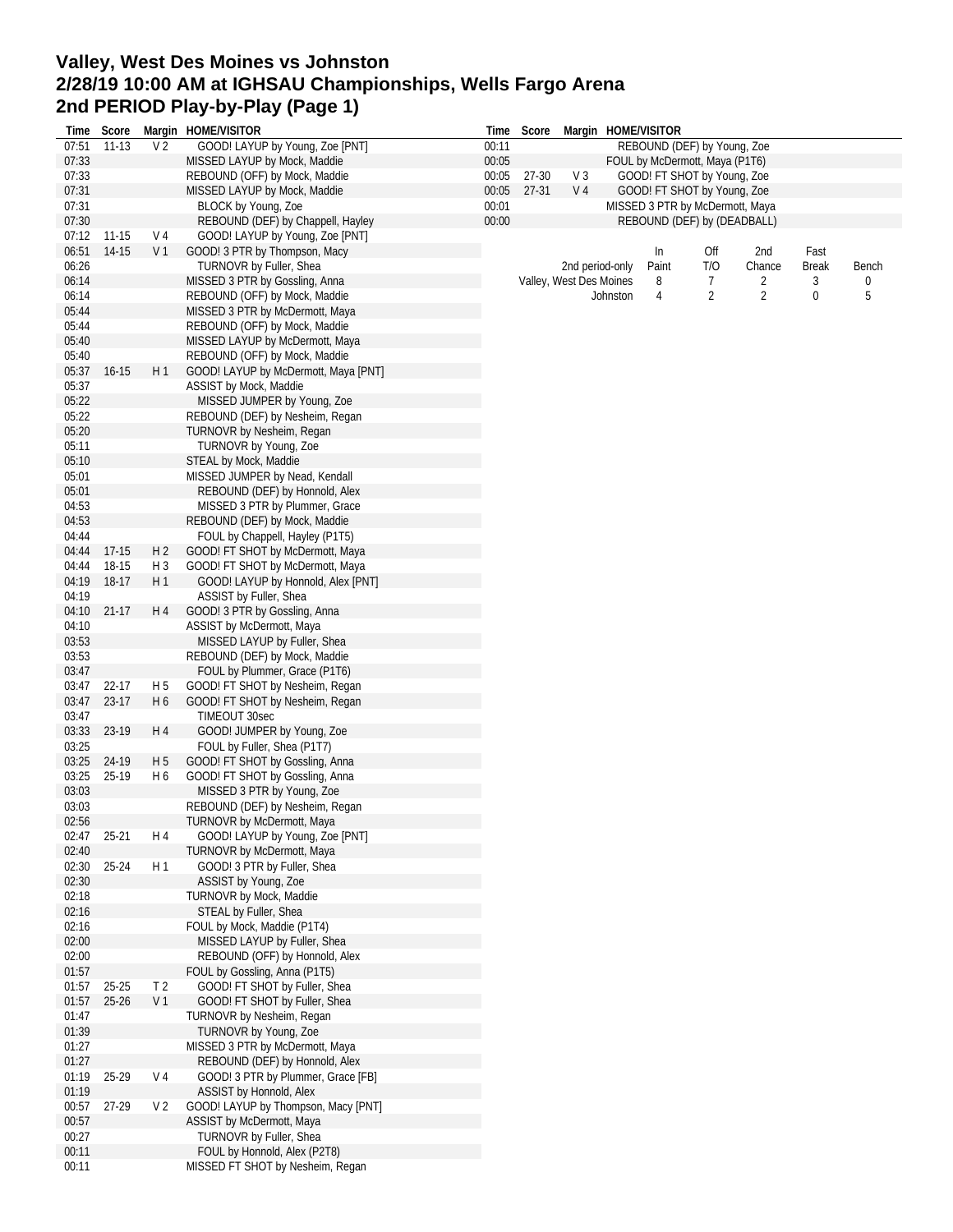# **Valley, West Des Moines vs Johnston 2/28/19 10:00 AM at IGHSAU Championships, Wells Fargo Arena 3rd PERIOD Play-by-Play (Page 1)**

|                | Time Score |                | Margin HOME/VISITOR                                                   |                | Time Score |                         |                 | Margin HOME/VISITOR                                             |     |                                 |              |                  |
|----------------|------------|----------------|-----------------------------------------------------------------------|----------------|------------|-------------------------|-----------------|-----------------------------------------------------------------|-----|---------------------------------|--------------|------------------|
| 07:47          |            |                | MISSED JUMPER by Thompson, Macy                                       | 00:55          |            |                         |                 | MISSED 3 PTR by Gossling, Anna                                  |     |                                 |              |                  |
| 07:47          |            |                | REBOUND (OFF) by Nesheim, Regan                                       | 00:55          |            |                         |                 |                                                                 |     | REBOUND (DEF) by Plummer, Grace |              |                  |
| 07:44          | 29-31      | V <sub>2</sub> | GOOD! LAYUP by Nesheim, Regan [PNT]                                   | 00:31          |            |                         |                 | FOUL by Nead, Kendall (P2T4)                                    |     |                                 |              |                  |
| 07:27<br>07:09 | 29-34      | V <sub>5</sub> | GOOD! 3 PTR by Young, Zoe<br>FOUL by Fuller, Shea (P2T1)              | 00:05<br>00:05 |            |                         |                 | FOUL by Gossling, Anna (P2T5)<br>MISSED FT SHOT by Fuller, Shea |     |                                 |              |                  |
| 07:09          |            |                | MISSED FT SHOT by Mock, Maddie                                        | 00:05          |            |                         |                 | REBOUND (OFF) by (DEADBALL)                                     |     |                                 |              |                  |
| 07:09          |            |                | REBOUND (OFF) by (DEADBALL)                                           | 00:05          | 44-47      | V <sub>3</sub>          |                 | GOOD! FT SHOT by Fuller, Shea                                   |     |                                 |              |                  |
| 07:09          |            |                | MISSED FT SHOT by Mock, Maddie                                        | 00:01          | 47-47      | T <sub>4</sub>          |                 | GOOD! 3 PTR by McDermott, Maya                                  |     |                                 |              |                  |
| 07:09          |            |                | REBOUND (DEF) by Young, Zoe                                           |                |            |                         |                 |                                                                 |     |                                 |              |                  |
| 06:59          |            |                | MISSED 3 PTR by Chappell, Hayley                                      |                |            |                         |                 | $\ln$                                                           | Off | 2nd                             | Fast         |                  |
| 06:59          |            |                | REBOUND (DEF) by Nesheim, Regan                                       |                |            |                         | 3rd period-only | Paint                                                           | T/O | Chance                          | <b>Break</b> | Bench            |
| 06:46          |            |                | MISSED JUMPER by McDermott, Maya                                      |                |            | Valley, West Des Moines |                 | 6                                                               | 2   | 6                               | 0            | 0                |
| 06:46          |            |                | REBOUND (OFF) by Nesheim, Regan                                       |                |            |                         | Johnston        | 10                                                              | 3   | $\overline{4}$                  | 0            | $\boldsymbol{0}$ |
| 06:22<br>06:22 | 31-34      | $V_3$          | GOOD! LAYUP by Nesheim, Regan [PNT]<br>ASSIST by Mock, Maddie         |                |            |                         |                 |                                                                 |     |                                 |              |                  |
| 06:10          |            |                | MISSED JUMPER by Young, Zoe                                           |                |            |                         |                 |                                                                 |     |                                 |              |                  |
| 06:10          |            |                | REBOUND (DEF) by Mock, Maddie                                         |                |            |                         |                 |                                                                 |     |                                 |              |                  |
| 06:08          |            |                | TURNOVR by Mock, Maddie                                               |                |            |                         |                 |                                                                 |     |                                 |              |                  |
| 05:50          |            |                | MISSED LAYUP by Fuller, Shea                                          |                |            |                         |                 |                                                                 |     |                                 |              |                  |
| 05:50          |            |                | REBOUND (OFF) by Chappell, Hayley                                     |                |            |                         |                 |                                                                 |     |                                 |              |                  |
| 05:49          |            |                | FOUL by Nesheim, Regan (P3T1)                                         |                |            |                         |                 |                                                                 |     |                                 |              |                  |
| 05:36          | $31 - 36$  | V <sub>5</sub> | GOOD! LAYUP by Honnold, Alex [PNT]                                    |                |            |                         |                 |                                                                 |     |                                 |              |                  |
| 05:36          |            |                | ASSIST by Young, Zoe                                                  |                |            |                         |                 |                                                                 |     |                                 |              |                  |
| 05:15<br>05:15 |            |                | MISSED JUMPER by Thompson, Macy<br>REBOUND (DEF) by (TEAM)            |                |            |                         |                 |                                                                 |     |                                 |              |                  |
| 05:15          |            |                | TIMEOUT 30sec                                                         |                |            |                         |                 |                                                                 |     |                                 |              |                  |
| 04:47          | 31-39      | V8             | GOOD! 3 PTR by Young, Zoe                                             |                |            |                         |                 |                                                                 |     |                                 |              |                  |
| 04:28          | 33-39      | V6             | GOOD! LAYUP by Nesheim, Regan [PNT]                                   |                |            |                         |                 |                                                                 |     |                                 |              |                  |
| 04:28          |            |                | ASSIST by Thompson, Macy                                              |                |            |                         |                 |                                                                 |     |                                 |              |                  |
| 04:17          |            |                | MISSED 3 PTR by Fuller, Shea                                          |                |            |                         |                 |                                                                 |     |                                 |              |                  |
| 04:17          |            |                | REBOUND (OFF) by Chappell, Hayley                                     |                |            |                         |                 |                                                                 |     |                                 |              |                  |
| 04:04          | 33-41      | $V_8$          | GOOD! JUMPER by Young, Zoe [PNT]                                      |                |            |                         |                 |                                                                 |     |                                 |              |                  |
| 03:56<br>03:56 | 34-41      | V <sub>7</sub> | FOUL by Young, Zoe (P3T2)<br>GOOD! FT SHOT by Nesheim, Regan          |                |            |                         |                 |                                                                 |     |                                 |              |                  |
| 03:56          | 35-41      | V6             | GOOD! FT SHOT by Nesheim, Regan                                       |                |            |                         |                 |                                                                 |     |                                 |              |                  |
| 03:42          |            |                | MISSED JUMPER by Honnold, Alex                                        |                |            |                         |                 |                                                                 |     |                                 |              |                  |
| 03:42          |            |                | REBOUND (DEF) by Nesheim, Regan                                       |                |            |                         |                 |                                                                 |     |                                 |              |                  |
| 03:29          | $37-41$    | V 4            | GOOD! LAYUP by Nesheim, Regan [PNT]                                   |                |            |                         |                 |                                                                 |     |                                 |              |                  |
| 03:29          |            |                | ASSIST by Mock, Maddie                                                |                |            |                         |                 |                                                                 |     |                                 |              |                  |
| 03:29          |            |                | FOUL by Honnold, Alex (P3T3)                                          |                |            |                         |                 |                                                                 |     |                                 |              |                  |
| 03:29          |            |                | MISSED FT SHOT by Nesheim, Regan                                      |                |            |                         |                 |                                                                 |     |                                 |              |                  |
| 03:29<br>03:10 |            |                | REBOUND (DEF) by Honnold, Alex<br>TURNOVR by Fuller, Shea             |                |            |                         |                 |                                                                 |     |                                 |              |                  |
| 03:04          | 40-41      | V 1            | GOOD! 3 PTR by Mock, Maddie                                           |                |            |                         |                 |                                                                 |     |                                 |              |                  |
| 03:04          |            |                | ASSIST by McDermott, Maya                                             |                |            |                         |                 |                                                                 |     |                                 |              |                  |
| 02:53          |            |                | TIMEOUT TEAM                                                          |                |            |                         |                 |                                                                 |     |                                 |              |                  |
| 02:35          |            |                | FOUL by Mock, Maddie (P2T2)                                           |                |            |                         |                 |                                                                 |     |                                 |              |                  |
| 02:35          | 40-42      | V 2            | GOOD! FT SHOT by Fuller, Shea                                         |                |            |                         |                 |                                                                 |     |                                 |              |                  |
| 02:35          | 40-43      | V <sub>3</sub> | GOOD! FT SHOT by Fuller, Shea                                         |                |            |                         |                 |                                                                 |     |                                 |              |                  |
| 02:28          | 42-43      | V <sub>1</sub> | GOOD! LAYUP by Nesheim, Regan [PNT]                                   |                |            |                         |                 |                                                                 |     |                                 |              |                  |
| 02:28<br>02:28 |            |                | ASSIST by Mock, Maddie<br>FOUL by Honnold, Alex (P4T4)                |                |            |                         |                 |                                                                 |     |                                 |              |                  |
| 02:28          | 43-43      | T <sub>3</sub> | GOOD! FT SHOT by Nesheim, Regan                                       |                |            |                         |                 |                                                                 |     |                                 |              |                  |
| 02:07          |            |                | MISSED 3 PTR by Young, Zoe                                            |                |            |                         |                 |                                                                 |     |                                 |              |                  |
| 02:07          |            |                | REBOUND (DEF) by Mock, Maddie                                         |                |            |                         |                 |                                                                 |     |                                 |              |                  |
| 02:04          |            |                | FOUL by Spann, Jasmine (P2T5)                                         |                |            |                         |                 |                                                                 |     |                                 |              |                  |
| 01:57          |            |                | FOUL by Young, Zoe (P4T6)                                             |                |            |                         |                 |                                                                 |     |                                 |              |                  |
| 01:57          |            |                | MISSED FT SHOT by Nesheim, Regan                                      |                |            |                         |                 |                                                                 |     |                                 |              |                  |
| 01:57          |            |                | REBOUND (OFF) by (DEADBALL)                                           |                |            |                         |                 |                                                                 |     |                                 |              |                  |
| 01:57          | 44-43      | H1             | GOOD! FT SHOT by Nesheim, Regan                                       |                |            |                         |                 |                                                                 |     |                                 |              |                  |
| 01:39<br>01:39 |            |                | MISSED 3 PTR by Rieker, Meredith<br>REBOUND (OFF) by Chappell, Hayley |                |            |                         |                 |                                                                 |     |                                 |              |                  |
| 01:32          | 44-45      | V <sub>1</sub> | GOOD! LAYUP by Chappell, Hayley [PNT]                                 |                |            |                         |                 |                                                                 |     |                                 |              |                  |
| 01:26          |            |                | MISSED 3 PTR by Mock, Maddie                                          |                |            |                         |                 |                                                                 |     |                                 |              |                  |
| 01:26          |            |                | REBOUND (DEF) by Plummer, Grace                                       |                |            |                         |                 |                                                                 |     |                                 |              |                  |
| 01:04          |            |                | FOUL by McDermott, Maya (P2T3)                                        |                |            |                         |                 |                                                                 |     |                                 |              |                  |
| 01:04          |            |                | MISSED FT SHOT by Chappell, Hayley                                    |                |            |                         |                 |                                                                 |     |                                 |              |                  |
| 01:04          |            |                | REBOUND (OFF) by (DEADBALL)                                           |                |            |                         |                 |                                                                 |     |                                 |              |                  |
| 01:04          | 44-46      | V <sub>2</sub> | GOOD! FT SHOT by Chappell, Hayley                                     |                |            |                         |                 |                                                                 |     |                                 |              |                  |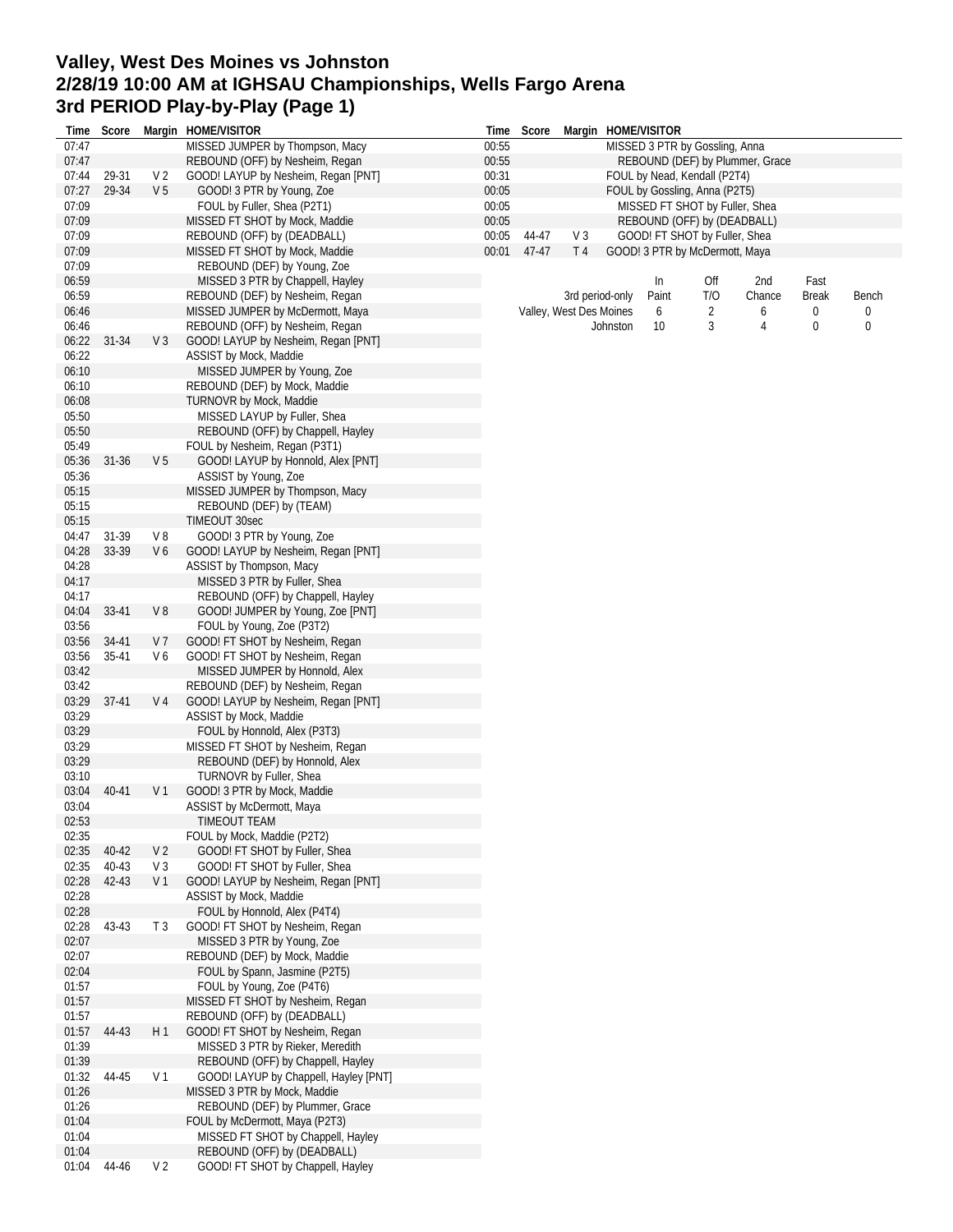#### **Valley, West Des Moines vs Johnston 2/28/19 10:00 AM at IGHSAU Championships, Wells Fargo Arena 4th PERIOD Play-by-Play (Page 1) Time Score Margin HOME/VISITOR**

| Time  |           |                | Score Margin HOME/VISITOR            | Time |  | Score Margin HOME/VISITOR |       |     |                |                |       |
|-------|-----------|----------------|--------------------------------------|------|--|---------------------------|-------|-----|----------------|----------------|-------|
| 07:53 |           |                | MISSED LAYUP by Nesheim, Regan       |      |  |                           |       |     |                |                |       |
| 07:53 |           |                | REBOUND (DEF) by (TEAM)              |      |  |                           | In    | Off | 2nd            | Fast           |       |
| 07:31 |           |                | MISSED JUMPER by Spann, Jasmine      |      |  | 4th period-only           | Paint | T/O | Chance         | <b>Break</b>   | Bench |
| 07:31 |           |                | REBOUND (OFF) by Chappell, Hayley    |      |  | Valley, West Des Moines   | 4     | 5   | 3              | 0              | 0     |
| 07:27 |           |                | <b>TURNOVR by Chappell, Hayley</b>   |      |  | Johnston                  | 6     | 7   | $\overline{2}$ | $\overline{2}$ | 0     |
| 07:12 | 49-47     | H <sub>2</sub> | GOOD! JUMPER by Mock, Maddie         |      |  |                           |       |     |                |                |       |
| 07:12 |           |                | ASSIST by Nesheim, Regan             |      |  |                           |       |     |                |                |       |
| 06:56 |           |                | TURNOVR by Chappell, Hayley          |      |  |                           |       |     |                |                |       |
| 06:56 |           |                | FOUL by Chappell, Hayley (P2T7)      |      |  |                           |       |     |                |                |       |
| 06:41 | 52-47     | H <sub>5</sub> | GOOD! 3 PTR by McDermott, Maya       |      |  |                           |       |     |                |                |       |
| 06:41 |           |                | ASSIST by Nesheim, Regan             |      |  |                           |       |     |                |                |       |
| 06:31 |           |                | <b>TIMEOUT 30sec</b>                 |      |  |                           |       |     |                |                |       |
| 06:20 | 52-49     | H <sub>3</sub> | GOOD! LAYUP by Young, Zoe [PNT]      |      |  |                           |       |     |                |                |       |
| 06:09 |           |                | TURNOVR by Nesheim, Regan            |      |  |                           |       |     |                |                |       |
| 06:08 |           |                | STEAL by Fuller, Shea                |      |  |                           |       |     |                |                |       |
| 06:05 |           |                | MISSED LAYUP by Fuller, Shea         |      |  |                           |       |     |                |                |       |
| 06:05 |           |                | REBOUND (OFF) by (TEAM)              |      |  |                           |       |     |                |                |       |
| 05:55 | 52-52     | T <sub>5</sub> | GOOD! 3 PTR by Young, Zoe            |      |  |                           |       |     |                |                |       |
| 05:43 | 54-52     | H <sub>2</sub> | GOOD! JUMPER by Mock, Maddie         |      |  |                           |       |     |                |                |       |
| 05:43 |           |                | ASSIST by Thompson, Macy             |      |  |                           |       |     |                |                |       |
| 05:31 | 54-55     | V 1            | GOOD! 3 PTR by Fuller, Shea          |      |  |                           |       |     |                |                |       |
| 05:31 |           |                | ASSIST by Young, Zoe                 |      |  |                           |       |     |                |                |       |
| 05:28 |           |                | TIMEOUT 30sec                        |      |  |                           |       |     |                |                |       |
| 05:13 |           |                | MISSED JUMPER by Thompson, Macy      |      |  |                           |       |     |                |                |       |
| 05:13 |           |                | REBOUND (DEF) by (TEAM)              |      |  |                           |       |     |                |                |       |
| 04:17 |           |                | MISSED JUMPER by Young, Zoe          |      |  |                           |       |     |                |                |       |
| 04:17 |           |                | REBOUND (OFF) by Young, Zoe          |      |  |                           |       |     |                |                |       |
| 04:14 |           |                | TURNOVR by Young, Zoe                |      |  |                           |       |     |                |                |       |
| 04:13 |           |                | STEAL by Mock, Maddie                |      |  |                           |       |     |                |                |       |
| 04:06 |           |                | MISSED JUMPER by Nead, Kendall       |      |  |                           |       |     |                |                |       |
| 04:06 |           |                | REBOUND (OFF) by Thompson, Macy      |      |  |                           |       |     |                |                |       |
| 04:04 |           |                | FOUL by Fuller, Shea (P3T8)          |      |  |                           |       |     |                |                |       |
| 04:04 | 55-55     | T6             | GOOD! FT SHOT by Thompson, Macy      |      |  |                           |       |     |                |                |       |
| 04:04 | 56-55     | H1             | GOOD! FT SHOT by Thompson, Macy      |      |  |                           |       |     |                |                |       |
| 03:27 |           |                | FOUL by Nead, Kendall (P3T6)         |      |  |                           |       |     |                |                |       |
| 03:16 |           |                | MISSED LAYUP by Young, Zoe           |      |  |                           |       |     |                |                |       |
| 03:16 |           |                | REBOUND (DEF) by McDermott, Maya     |      |  |                           |       |     |                |                |       |
| 03:09 | 58-55     | H <sub>3</sub> | GOOD! LAYUP by Mock, Maddie [FB/PNT] |      |  |                           |       |     |                |                |       |
| 03:09 |           |                | ASSIST by McDermott, Maya            |      |  |                           |       |     |                |                |       |
| 02:25 |           |                | MISSED LAYUP by Chappell, Hayley     |      |  |                           |       |     |                |                |       |
| 02:25 |           |                | REBOUND (DEF) by McDermott, Maya     |      |  |                           |       |     |                |                |       |
| 02:16 | 60-55     | H 5            | GOOD! LAYUP by Nead, Kendall [PNT]   |      |  |                           |       |     |                |                |       |
| 02:16 |           |                | ASSIST by Gossling, Anna             |      |  |                           |       |     |                |                |       |
| 02:05 |           |                | MISSED 3 PTR by Fuller, Shea         |      |  |                           |       |     |                |                |       |
| 02:05 |           |                | REBOUND (DEF) by Nesheim, Regan      |      |  |                           |       |     |                |                |       |
| 02:00 |           |                | TIMEOUT TEAM                         |      |  |                           |       |     |                |                |       |
| 01:54 | 62-55     | H 7            | GOOD! LAYUP by Nesheim, Regan [PNT]  |      |  |                           |       |     |                |                |       |
| 01:54 |           |                | ASSIST by Mock, Maddie               |      |  |                           |       |     |                |                |       |
| 01:50 |           |                | FOUL by Gossling, Anna (P3T7)        |      |  |                           |       |     |                |                |       |
| 01:50 | 62-56     | H <sub>6</sub> | GOOD! FT SHOT by Fuller, Shea        |      |  |                           |       |     |                |                |       |
| 01:50 | 62-57     | H 5            | GOOD! FT SHOT by Fuller, Shea        |      |  |                           |       |     |                |                |       |
| 01:40 |           |                | MISSED 3 PTR by McDermott, Maya      |      |  |                           |       |     |                |                |       |
| 01:40 |           |                | REBOUND (DEF) by Plummer, Grace      |      |  |                           |       |     |                |                |       |
| 01:31 | 62-60     | H <sub>2</sub> | GOOD! 3 PTR by Fuller, Shea          |      |  |                           |       |     |                |                |       |
| 01:22 |           |                | TURNOVR by McDermott, Maya           |      |  |                           |       |     |                |                |       |
| 01:13 | $62 - 62$ | T 7            | GOOD! JUMPER by Young, Zoe [PNT]     |      |  |                           |       |     |                |                |       |
| 01:12 |           |                | TIMEOUT TEAM                         |      |  |                           |       |     |                |                |       |
| 00:19 |           |                | TURNOVR by Nead, Kendall             |      |  |                           |       |     |                |                |       |
| 00:17 |           |                | STEAL by Fuller, Shea                |      |  |                           |       |     |                |                |       |
| 00:12 |           |                | TIMEOUT TEAM                         |      |  |                           |       |     |                |                |       |
| 00:03 |           |                | MISSED JUMPER by Young, Zoe          |      |  |                           |       |     |                |                |       |
| 00:02 |           |                | REBOUND (DEF) by McDermott, Maya     |      |  |                           |       |     |                |                |       |